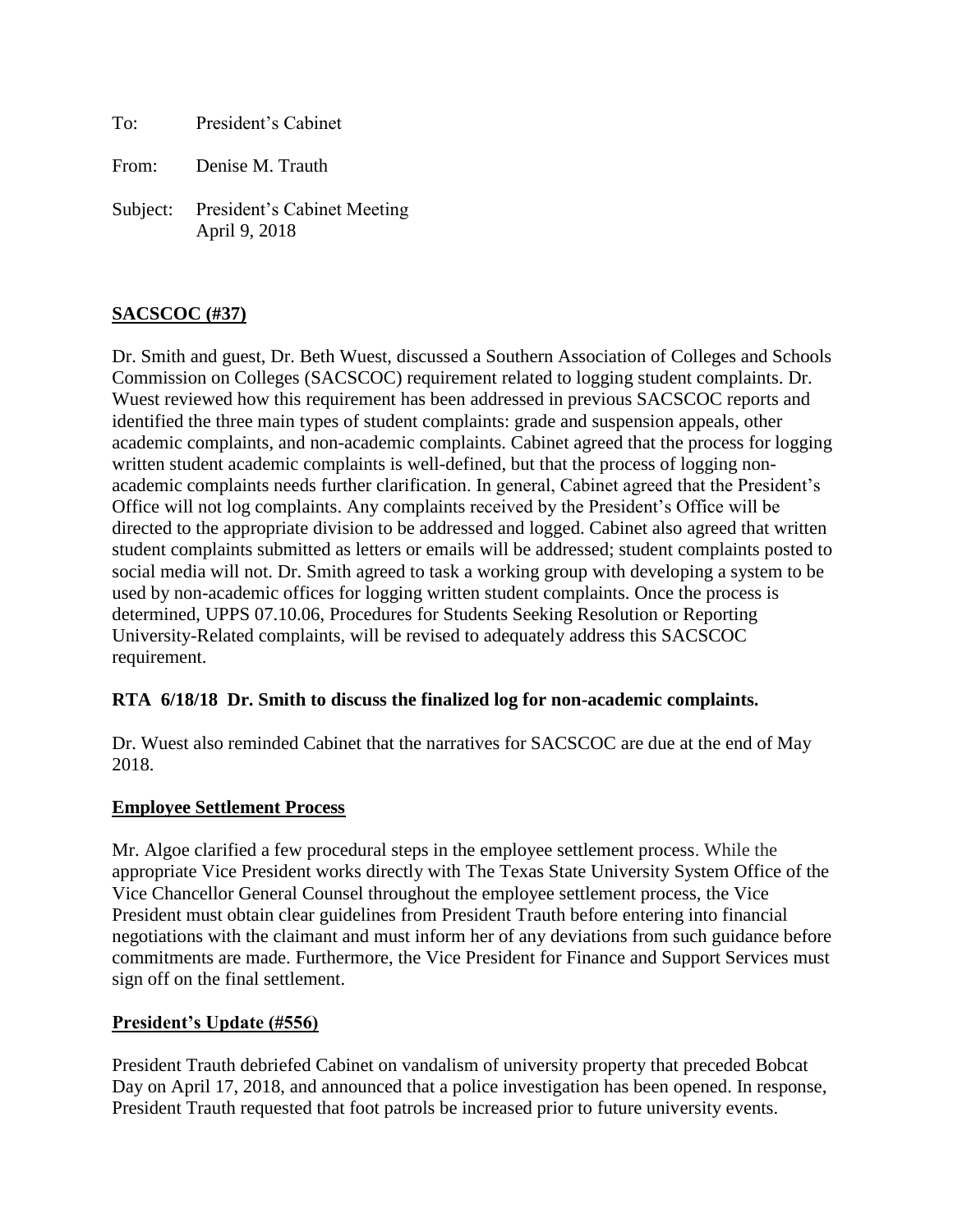President's Cabinet Meeting Page 2 Minutes, April 9, 2018

President Trauth announced that Dr. Margarita Arellano reviewed on appeal the Opinion of the Student Supreme Court decision to not impeach Student Government President Connor Clegg. Dr. Arellano believed that there was sufficient evidence for an impeachment trial. The new trial has been set for April 11, 2018. President Trauth also announced that the inauguration of the next Student Government President will be held on April 19, 2018.

President Trauth reviewed the University's efforts in supporting Deferred Action for Childhood Arrivals students and announced that she is meeting with students from Hispanic student organizations that afternoon to learn more about their needs at Texas State.

President Trauth announced that there were more than 4,500 volunteers participating in the Bobcat Build event held on April 6, 2018.

### **Significant Issues (#01)**

Provost Bourgeois shared that the external site visit team for the proposed doctoral program in Applied Anthropology commented that our faculty were world class with an impressive record of grant-funded research and that our Forensic Anthropology facilities were the best in the nation.

Provost Bourgeois reported that fiscal year 2018 second quarter restricted research expenditures (\$6.86 million) and total research and development expenditures (13.6 million) were the highest second quarter levels ever recorded at Texas State, up 7.2 percent and 10.4 percent, respectively, over the same time period in fiscal year 2017.

Dr. Valerie Fleming announced that the Department of Communication Disorders graduate student clinicians provided speech, language, hearing, and vision screenings during the Chisholm Trail Block Party on April 7, 2018.

Mr. Pierce announced that a contract with McKinney York Architects of Austin, Texas, is in place and Schematic Design of the Learning Commons is now underway. Mr. Pierce also announced that construction on the fourth floor of the Albert B. Alkek Library is expected to begin in November 2018.

Dr. Smith updated Cabinet on campus investigations and reinstatement of Greek organizations and related training initiatives.

#### **Americans with Disabilities Act (#302)**

Mr. Pierce reported that the Division of Information Technology continues to make substantial progress towards ensuring that university services are in compliance with the Americans with Disabilities Act.

### **Football (#601)**

Dr. Teis reminded Cabinet about the Maroon and Gold spring game on April 14, 2018.